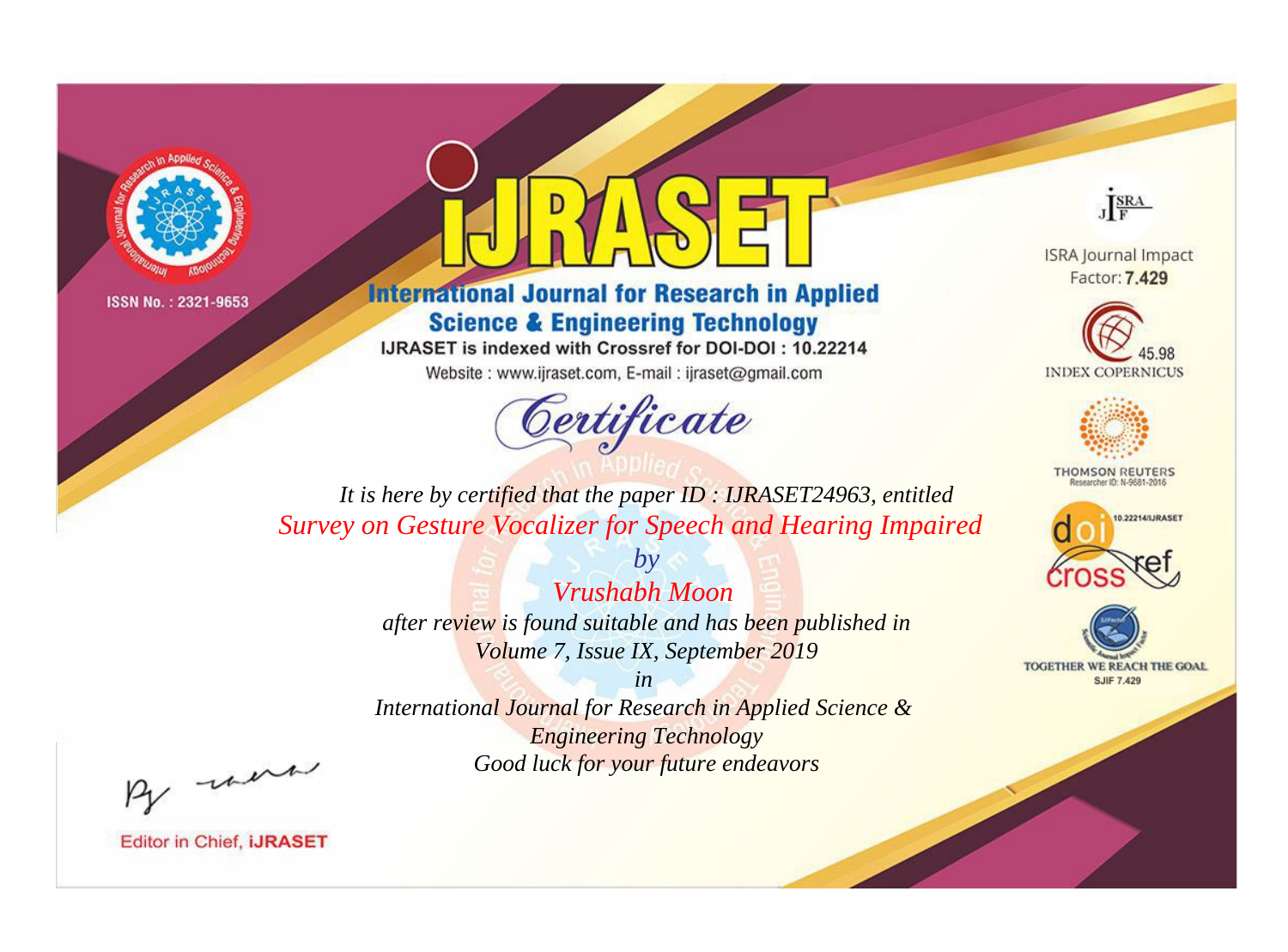



**International Journal for Research in Applied Science & Engineering Technology** 

IJRASET is indexed with Crossref for DOI-DOI: 10.22214

Website: www.ijraset.com, E-mail: ijraset@gmail.com



JERA

**ISRA Journal Impact** Factor: 7.429





**THOMSON REUTERS** 



TOGETHER WE REACH THE GOAL **SJIF 7.429** 

It is here by certified that the paper ID: IJRASET24963, entitled **Survey on Gesture Vocalizer for Speech and Hearing Impaired** 

> $b\nu$ Aditya Waghmare after review is found suitable and has been published in Volume 7, Issue IX, September 2019

 $in$ International Journal for Research in Applied Science & **Engineering Technology** Good luck for your future endeavors

By morn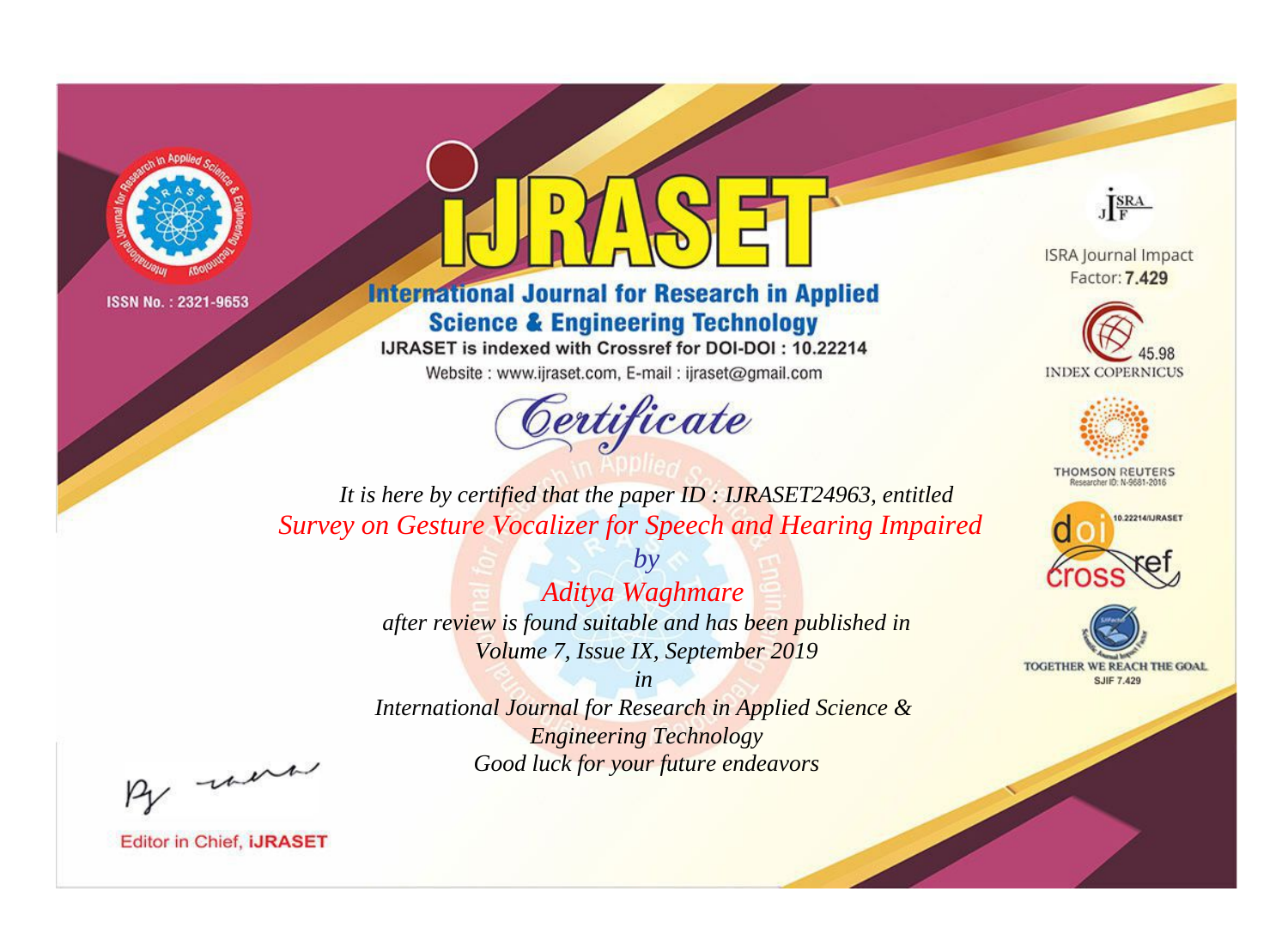



**International Journal for Research in Applied Science & Engineering Technology** 

IJRASET is indexed with Crossref for DOI-DOI: 10.22214

Website: www.ijraset.com, E-mail: ijraset@gmail.com



JERA

**ISRA Journal Impact** Factor: 7.429





**THOMSON REUTERS** 



TOGETHER WE REACH THE GOAL **SJIF 7.429** 

It is here by certified that the paper ID: IJRASET24963, entitled **Survey on Gesture Vocalizer for Speech and Hearing Impaired** 

> Akriti K. Kolhe after review is found suitable and has been published in Volume 7, Issue IX, September 2019

 $h\nu$ 

 $in$ International Journal for Research in Applied Science & **Engineering Technology** Good luck for your future endeavors

By morn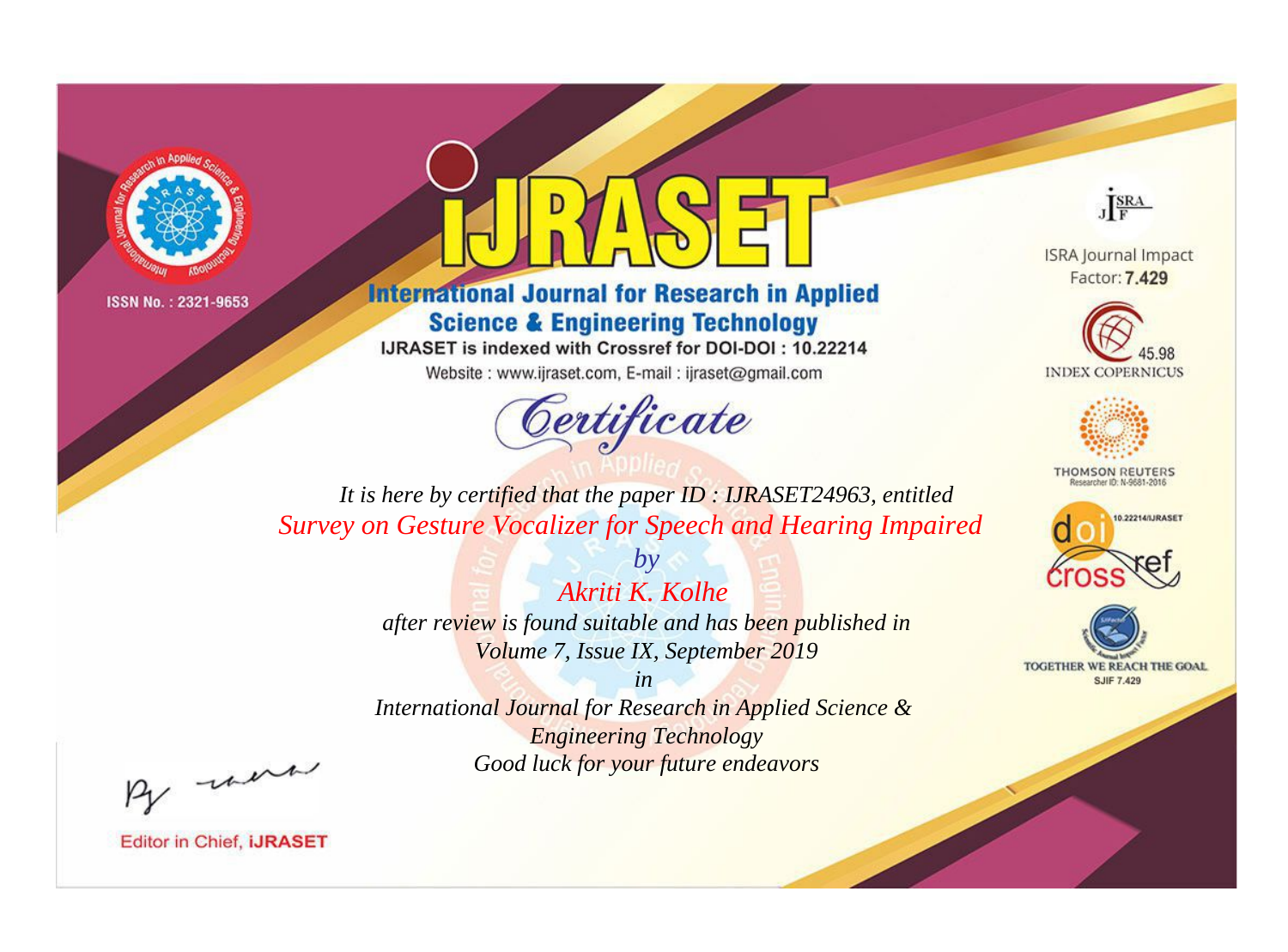



**International Journal for Research in Applied Science & Engineering Technology** 

IJRASET is indexed with Crossref for DOI-DOI: 10.22214

Website: www.ijraset.com, E-mail: ijraset@gmail.com



JERA

**ISRA Journal Impact** Factor: 7.429





**THOMSON REUTERS** 



TOGETHER WE REACH THE GOAL **SJIF 7.429** 

It is here by certified that the paper ID: IJRASET24963, entitled **Survey on Gesture Vocalizer for Speech and Hearing Impaired** 

> $h\nu$ Ankita D. Mendhekar after review is found suitable and has been published in Volume 7, Issue IX, September 2019

> $in$ International Journal for Research in Applied Science & **Engineering Technology** Good luck for your future endeavors

By morn